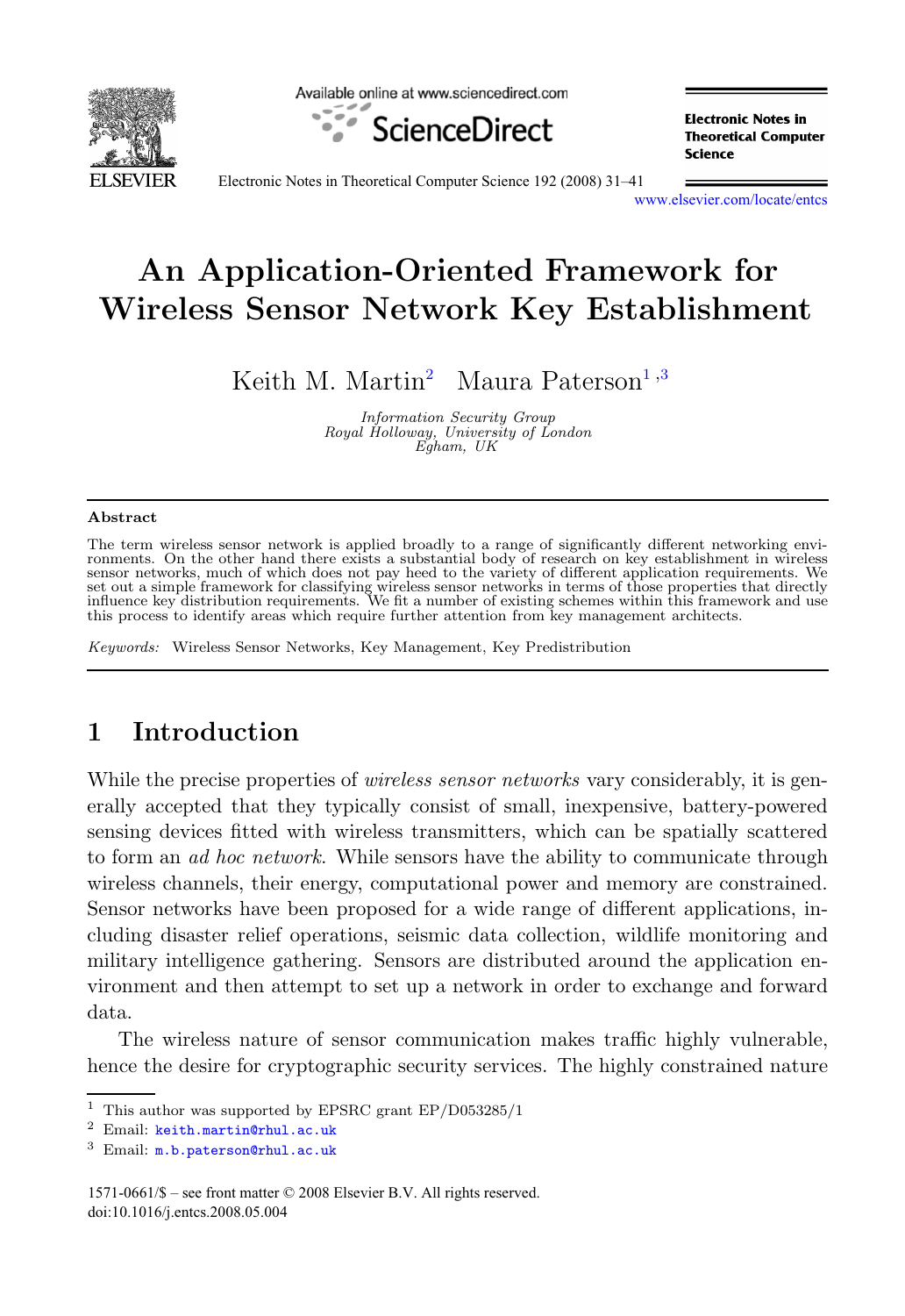of sensors favours the use of symmetric cryptography, hence we restrict the survey aspect of this paper to symmetric schemes.

Sensor networks typically lack infrastructure and sensors typically have limited computational ability. Hence key predistribution is the favoured basis for key establishment, with keying material stored in sensor memory prior to deployment. A comprehensive classification survey of schemes prior to March 2005 is given in [\[2\]](#page-8-0). This classification, however, focuses on the mathematical construction techniques employed, rather than on the properties of the networks for which the schemes are to be applied.

It is clear from the survey of sensor network applications in [\[34\]](#page-10-0) that the term wireless sensor network is used to describe a variety of significantly different network environments. The multidimensional design space proposed in [\[34\]](#page-10-0) classifies established sensor networks in terms of physical and logical differences. This is a useful general taxonomy, but it does not clearly define the different application needs with respect to key establishment. In [\[37\]](#page-10-0) Van der Merwe et al. survey key management in mobile ad hoc networks; they give the view that "the key predistribution field for sensor networks currently requires a comprehensive analysis of the existing schemes in terms of security, performance, and implementation practicality." [\[37\]](#page-10-0)

The intention of this paper is to establish a framework for classifying different sensor network environments from the point of view of key establishment requirements. Fitting existing schemes within this framework permits a clearer comparison of schemes appropriate for particular network environments. Furthermore, this framework enables the identification of application environments to which inadequate attention has been paid in the literature.

In the next section we specify the networks that fall within the scope of this paper and give a brief overview of key establishment for such networks, together with issues affecting it. In Section [3](#page-2-0) we discuss properties of sensor networks that affect the key distribution requirements and use these properties to provide a framework for studying key establishment in sensor networks. We subsequently discuss how particular schemes fall within this framework in Section [4](#page-5-0) and highlight some topics requiring further research attention.

## **2 Key establishment for wireless sensor networks**

Our framework is primarily designed to encompass key establishment schemes based on key predistribution. Thus we assume that sensors have keying material stored in their memories before deployment by a trusted authority, but in general have no further access to this trusted authority after deployment. In particular, schemes relying on the presence of a base station that can always communicate securely with the sensors fall outside the scope of this survey, as do schemes dependent on publickey techniques. Note that relying on key predistribution does not preclude sensors themselves acting as local distributors of keying material and enabling further key establishment through sensor-to-sensor communication.

We assume that the network is vulnerable to attack by an adversary who has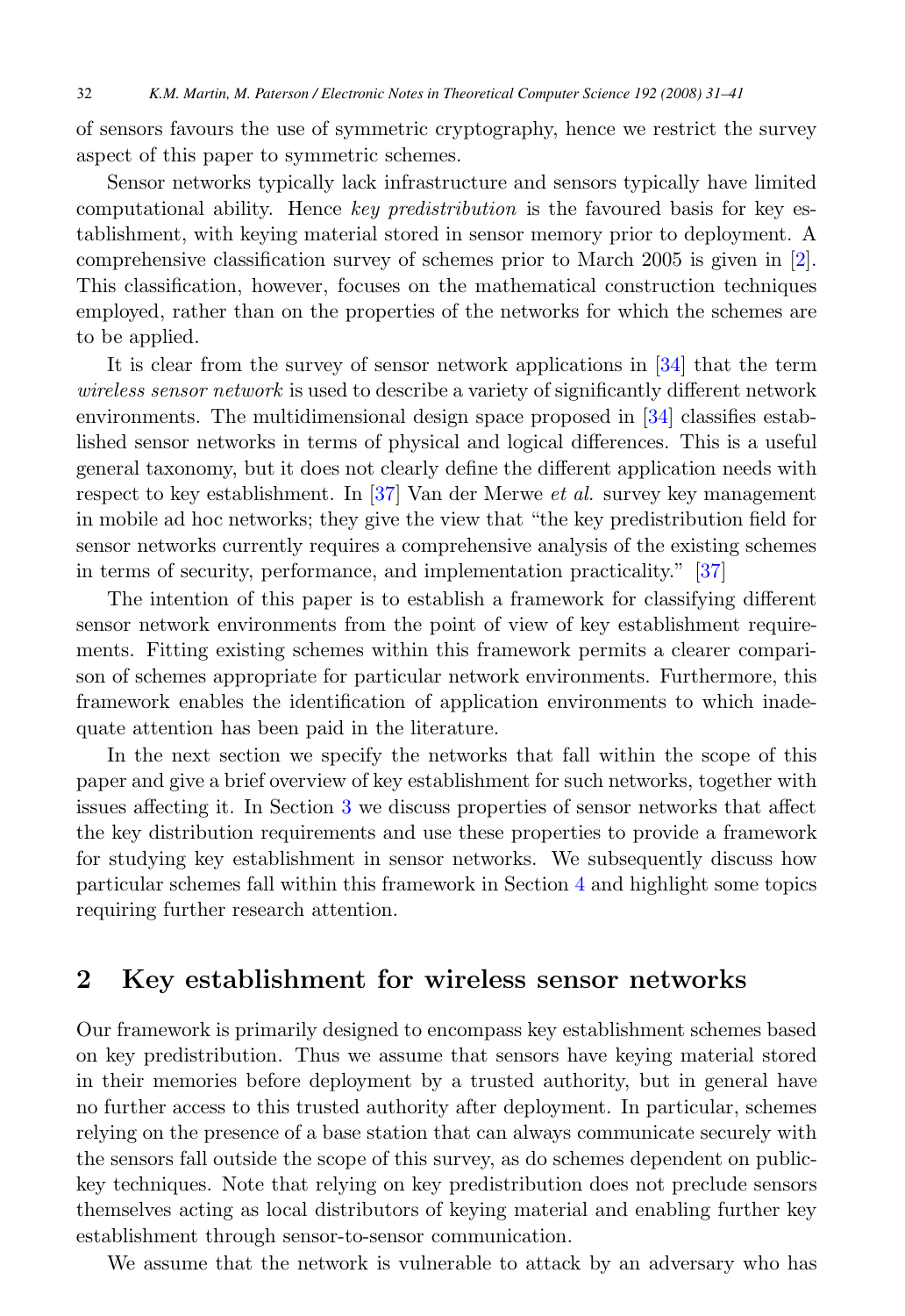<span id="page-2-0"></span>the ability to compromise any given node and extract any keys or other secret data stored in its memory, and to intercept any wireless communication within the network. Such an adversary is termed a global passive adversary by Anderson et al. [\[1\]](#page-8-0). The literature contains examples of schemes based on other attack models, such as [\[1,](#page-8-0)[13\]](#page-9-0), however in this study we confine ourselves to schemes based on the global passive adversary model.

Let  $\mathcal S$  be the set of sensors in our network. The *ideal communication structure*  $\mathcal C$  is the collection of subsets of S for whom we (ideally) wish to establish common (group) keys. For any  $A \in \mathcal{C}$  we use  $k_A$  to denote the common key for the subset of sensors A. The choice of the term *ideal* is deliberate because:

- (i) In many wireless sensor network applications there is a degree of lack of control over the sensor network that is actually established, since the precise location of sensor deployment may not be controllable, and sensors may even be mobile.
- (ii) Groups of sensors may be unable to communicate due to the distance between them exceeding their communication range, or sensors becoming absent from the network due to battery failure, adversarial attack etc.
- (iii) It may be more efficient to predistribute keys in such a way that the not every group of sensors in  $\mathcal C$  shares a key, and rely on a limited amount of key agreement between deployed sensors to establish the remaining group keys.

There is thus often a discrepancy between the *network communication structure*  $\mathcal{C}^*$ , which describes the groups of sensors who share predistributed keys, and the ideal communication structure, which describes the groups of sensors that we ultimately may want to share a common key. It is acceptable to use sensor-to-sensor communication to bridge any gaps between these two communication structures since sensor networks are designed to be co-operative networks that can robustly handle absences of desirable links through adaptable routing.

## **3 Application-oriented key establishment framework**

In this section we describe our simple framework for studying key establishment within the wide range of different sensor network environments. We split this framework into three parts:

- (i) Categories of sensor networks that significantly affect key establishment design.
- (ii) Relevant variable parameters that determine instances within each of the above defined categories.
- (iii) Performance indicators that can be used to assess specific key establishment schemes.

### 3.1 Categories of sensor networks

The following three aspects of sensor networks significantly affect key establishment design. Solutions proposed for one particular set of categories are unlikely to be readily applicable for another set of categories.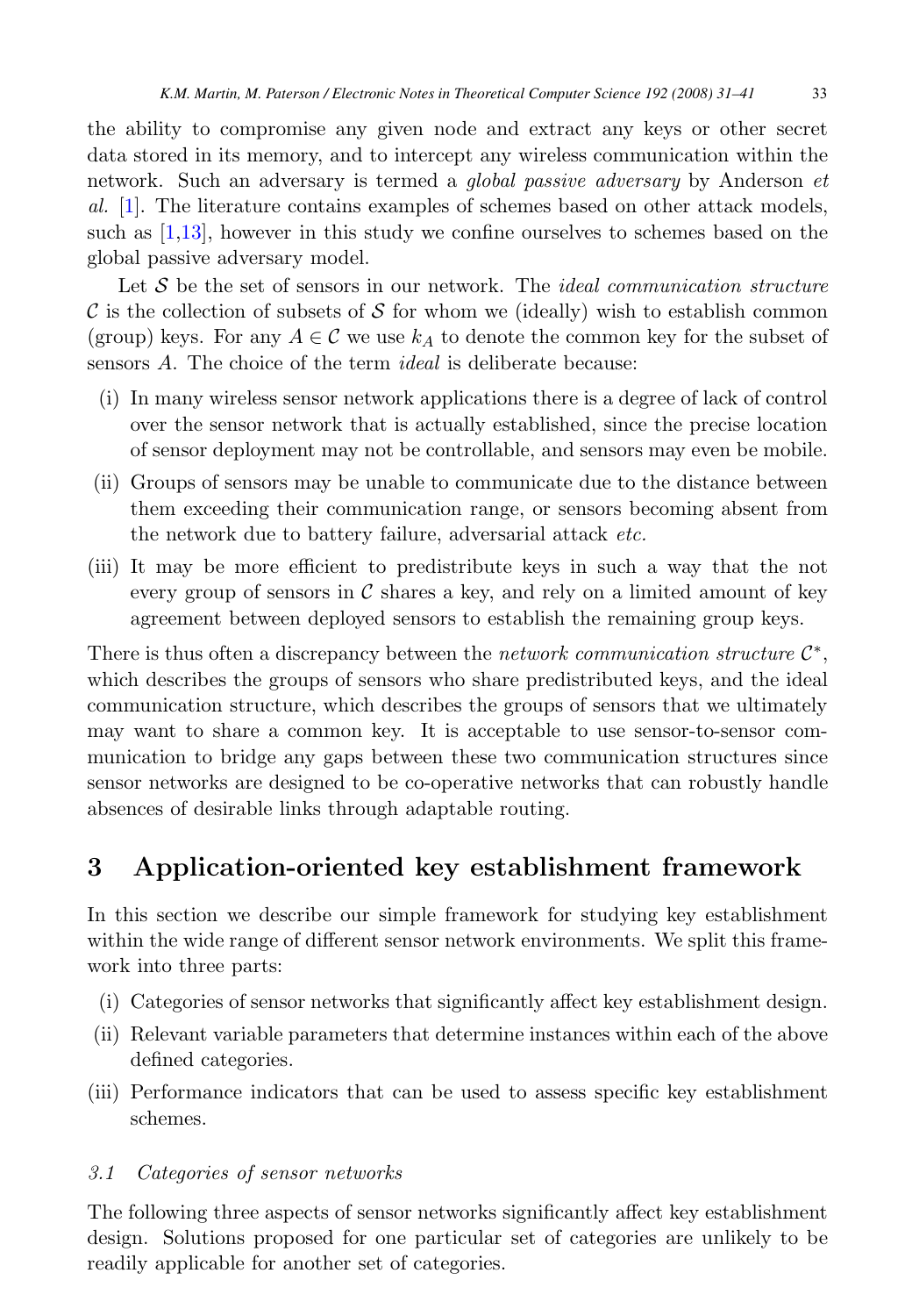34 *K.M. Martin, M. Paterson / Electronic Notes in Theoretical Computer Science 192 (2008) 31–41*

- (i) **Homogeneity**: The relative capabilities of different sensors. Sensor networks tend to fall into one of two classes:
	- (a) Homogeneous: all sensors have the same capabilities.
	- (b) Hierarchical: there is a natural hierarchy of sensors with respect to their capabilities (with fewer sensors at higher, more "powerful" levels). The most common hierarchical networks are two-level, where there are two classes of sensor. Note that "powerful" could relate to issues such as amount of key storage, computational capability or degree of mobility.
- (ii) **Deployment location control**: The degree of control over sensor locations on deployment. Five classes of sensor network can be identified:
	- (a) Fixed, full control: the precise location of sensors is known before deployment. Applications where sensors may then undertake strictly limited mobility (for example monitoring points on a glacier) can be placed within this class for the purposes of key management.
	- (b) Fixed, partial control: some information about the location of sensors is known before deployment. This class includes applications where clusters of sensors are dropped from the air over fixed locations.
	- (c) Fixed, no control: the location of sensors cannot be predicted before deployment. This class includes applications where sensors are randomly scattered over a monitoring area.
	- (d) Locally mobile: sensors are mobile within a controlled locality. In this class, sensors can be assumed to be free to move to any location within a strictly defined local area, but cannot stray out of this area.
	- (e) Fully mobile: sensors are mobile. In this class, sensors are free to move anywhere within the network environment.
- (iii) **Nature of ideal communication structure**: The desired ideal communication structure of the sensor network. This can consists of any collection of groups of sensors. In the case of homogenous sensor networks, three important classes of ideal communication structure are:
	- (a)  $t$ -complete: all subsets of sensors of size  $t$ . By far the most common communication structure within this class is *pairwise complete* (2-complete). This class of communication structure is particularly appropriate in the case of networks with no control over deployment location.
	- (b) Locally t-complete: all local subsets of sensor of size  $t$ , where the precise notion of local varies depending on the context, but generally refers to sensors who are neighbours of one another in some sense. Again the most common communication structure is pairwise locally complete, which arises in applications where the most commonly required communication flow is between a (mobile) external sink and any sensor. In this case we need to construct paths from sensors to the mobile sink, hence the need for neighbouring sensors to be able to share key associations. Such a communication structure can only be defined when there is at least partial knowledge of sensor deployment location.
	- (c) Regionally t-complete: all subsets of sensors of size t within a specified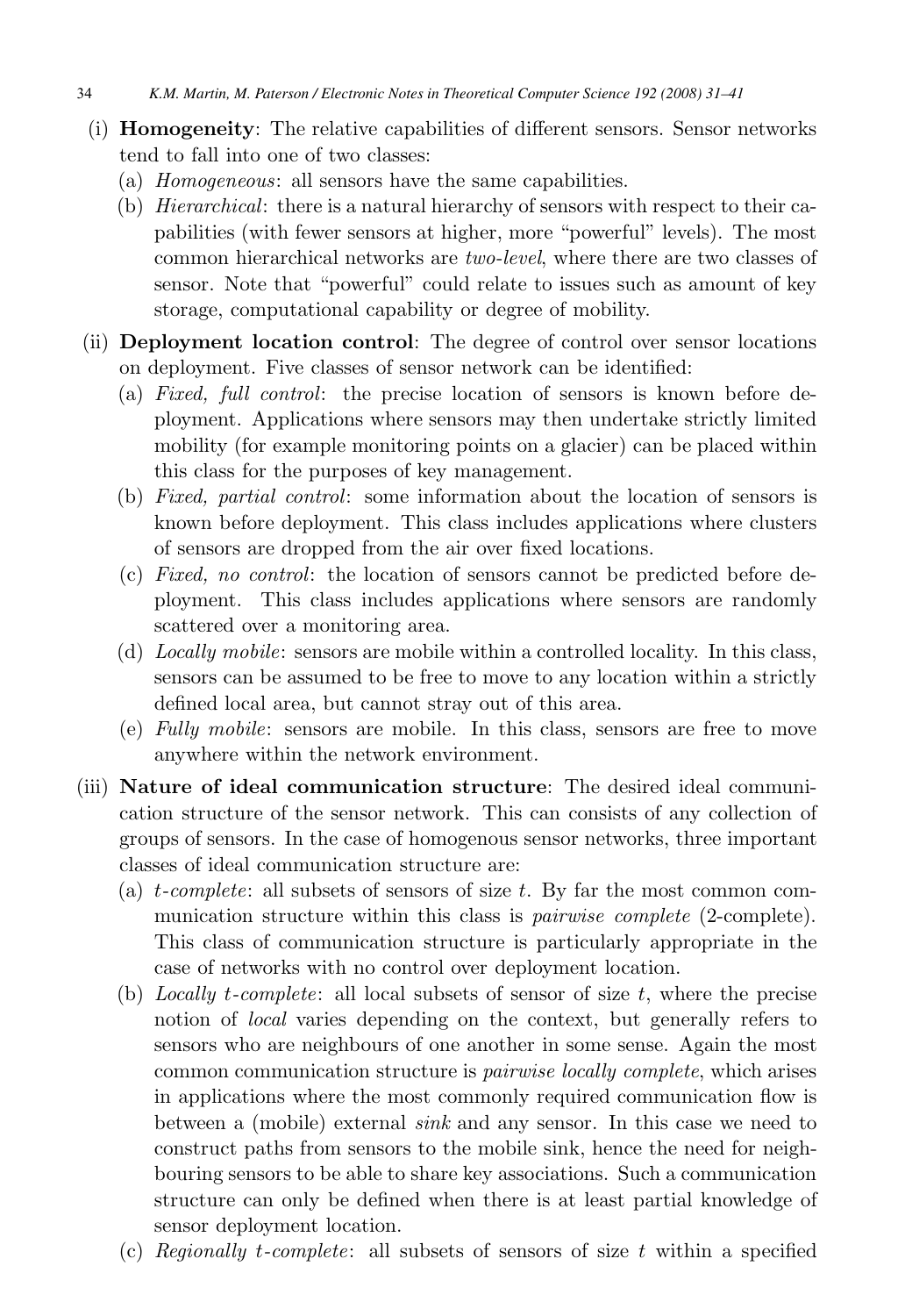region. This differs from locally t-complete in that sensors who belong to the same "region" (but are not necessarily neighbours) are required to share key associations. This type of communication structure might be employed, for example, in the case of a network with locally mobile sensors. In heterogeneous networks, the more powerful sensors normally bear the majority of the communication burden. The ideal communication structure in such networks tends to depend on the nature of the hierarchy. For example, in the backhaul model [\[35\]](#page-10-0) there are two levels and the ideal communication structure consists of:

- all pairs of top-level sensors;
- pairs of (top-level, bottom-level) sensors, such that each bottom-level sensor appears in precisely one pair.

### 3.2 Variable sensor network parameters

Having identified which set of categories in Section [3.1](#page-2-0) matches a particular sensor network application, the following parameters of sensor networks define particular instances of key establishment solutions. By this we mean that while it is often possible to define a generic key establishment technique based on the first categorisation, the following parameters tend to form variables that can be set to define a specific scheme.

- **Storage**: The storage capability of a sensor. This is perhaps the most significant parameter in terms of its direct limiting effect on key establishment scheme design.
- **Energy**: The energy available for a sensor to conduct computations and communications. It is generally considered that the energy requirements for communication far outweigh those of computation.
- **Range**: The communication range over which a sensor can contact other sensors. This is also related to the energy capability since greater communication ranges tend to consume more power. Note that a sensor that has a certain communication range might choose not to use the full range capability, as a power saving measure.

We note that these variable parameters tend to be closely related. For example, in a two-level heterogenous sensor network it is likely that top-level sensors will have larger storage, more power and greater range. However, particular applications may constrain some of these variable parameters more than others.

### 3.3 Performance indicators

The last part of the framework identifies quantities that can be used to compare the performance of key establishment schemes. These allow two key establishment schemes for the same sensor network category set and parameter settings to be directly compared.

• **Connectivity**: This is a measure of how closely the network communication structure matches the ideal communication structure.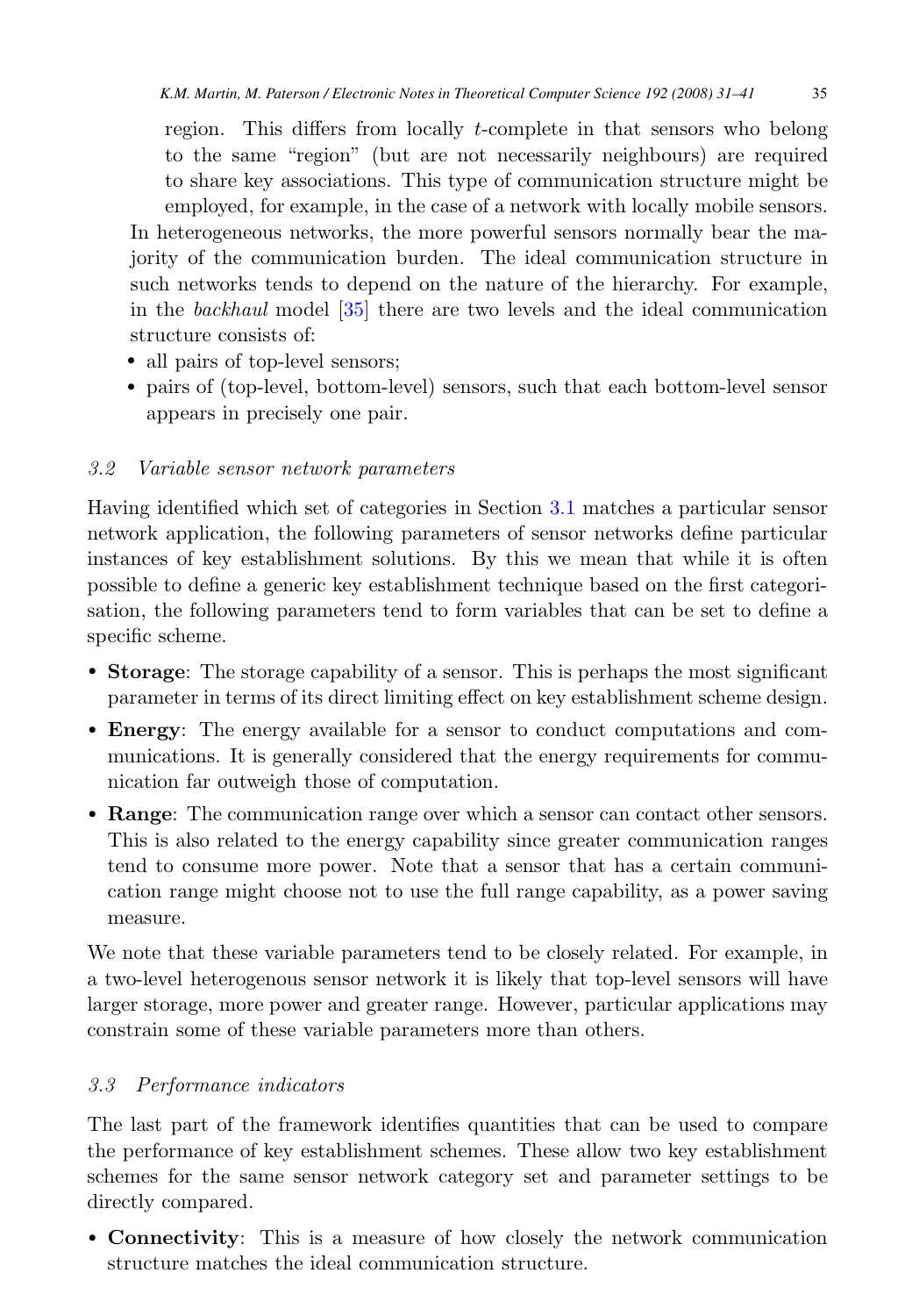<span id="page-5-0"></span>36 *K.M. Martin, M. Paterson / Electronic Notes in Theoretical Computer Science 192 (2008) 31–41*

- **Scalability**: This measures the feasibility of use of the scheme with large network sizes. It essentially reflects the storage requirements relative to the number of nodes in the network.
- **Resilience**: This indicates the proportion of established keys that become compromised once the adversary has access to the secret data from a small proportion of the nodes.
- **Computation/Communication overheads**: These measure the precise costs of a particular solution.

While the above performance indicators are broadly adopted in the literature, there appears to be a notable lack of universally-accepted performance measures for interpreting them. Most published schemes contain parameters that can be chosen to permit a tradeoff between these quantities, although this is not always expressed directly in numeric terms.

## **4 Categorising existing key establishment schemes**

In Section [3](#page-2-0) we isolated categories of sensor networks that will require very different key establishment solutions. We now match a number of published key establishment schemes to part of this framework, in order to summarise what has been achieved in the literature and highlight areas that remain open for further investigation.

|                 | $2$ -compl/          | locally 2-compl/          | regionally 2-compl/    | hierarchical-     |
|-----------------|----------------------|---------------------------|------------------------|-------------------|
|                 | $t$ -compl           | $locally$ <i>t</i> -compl | regionally $t$ -compl  | backhaul          |
| fixed,          |                      |                           |                        |                   |
| full control    |                      |                           |                        |                   |
| fixed,          |                      | [28]                      | $[10][11][12][38]$     |                   |
| partial control |                      |                           | $[9][14][21][28]/[18]$ |                   |
| fixed,          | $[8][17][19][20]$    |                           |                        | $\left[35\right]$ |
| no control      | [32][39][33]         |                           |                        |                   |
|                 | $[3][4][23][24][25]$ |                           |                        |                   |
|                 | [5][6][7]            |                           |                        |                   |
|                 | $[10][11][12][15]$   |                           |                        |                   |
|                 | [27][29][31][30]     |                           |                        |                   |

Fig. 1. Key establishment schemes within the framework

In Figure 1 we have tabulated published schemes within our framework in terms of the type of network that they are designed to support. We now consider in more detail the schemes appearing in the various categories, before discussing open problems that arise from the examination of this categorisation.

### 4.1 2-Complete schemes with no location control

Figure 1 clearly demonstrates that most of the key predistribution literature addresses the problem of seeking a 2-complete key predistribution scheme for a network with fixed sensors, but no control over sensor location. It appears that schemes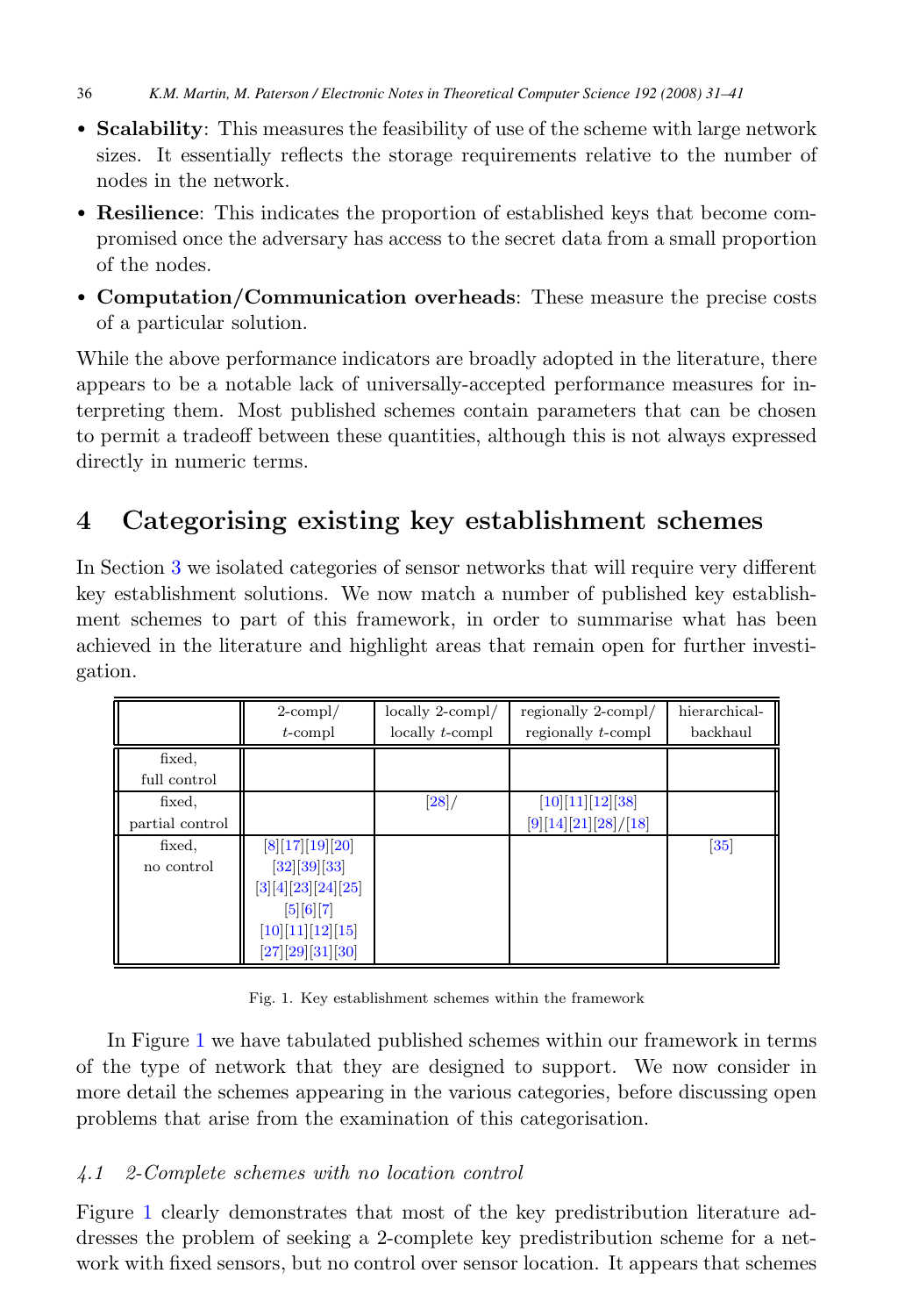of this category form the default key predistribution schemes for wireless sensor networks, when the wireless sensor network environment for which a solution is being proposed is not clearly articulated. Within this category it is possible to identify several basic approaches to the design of key predistribution schemes. Probablistic schemes include Eschenauer and Gligor's seminal scheme [\[17\]](#page-9-0) in which each node is assigned a fixed number m of keys drawn without replacement from a pool of  $K$ keys. A small value of  $K$  implies that the scheme will have good connectivity, as it increases the probability that two nodes will share a common key, but the resilience is low, as each key is likely to be stored in a significant proportion of the nodes, thus exposure of a key may disrupt a large proportion of network communication. Increasing  $K$  improves the resilience, at the cost of decreasing connectivity. Schemes that build on this basic method include  $[8][19][20][32][39][33]$  $[8][19][20][32][39][33]$ .

Combinatorial schemes make use of the properties of combinatorial designs (or related structures such as strongly regular graphs) in a deterministic manner. In these schemes the choice of the underlying combinatorial object determines the final performance of the scheme. For example, in [\[25\]](#page-9-0) Lee and Stinson propose schemes based on transversal designs, and describe a family of such designs parameterised by quantities m, a prime power, and k where  $2 \leq k \leq m$ . In their schemes nodes are required to store k keys, and two nodes have a probability  $\frac{k}{m+1}$  of sharing a key; such schemes can support  $m^2$  nodes. Increasing the value of m, for instance, would improve the scalability of the scheme, although the connectivity would suffer a corresponding decrease. Other schemes based on combinatorial objects can be found in  $\frac{3}{4}[23][24][25]$  $\frac{3}{4}[23][24][25]$ . Closely related are the so-called *hybrid schemes*, in which probabilistic elements are added to an underlying combinatorial structure in order achieve greater flexibility in some of the parameters involved, while hopefully keeping many of the desirable properties of the object in question. Such techniques are used in  $[3][5][6][7]$  $[3][5][6][7]$ .

Another approach that is frequently employed is the use of *threshold-based tech*niques. Keying material is predistributed to subsets of nodes such that any two nodes in a subset can establish a common key, and there is some threshold value  $t$ whereby an adversary compromising fewer than  $t$  nodes gets no information about keys shared by other nodes, but an adversary compromising  $t$  or more nodes can compute all keys shared by nodes within the subset. Such schemes are usually instantiated through the use of matrices  $[15]$  or polynomials  $[10][11][12][27][29][31][30]$  $[10][11][12][27][29][31][30]$ . Probabilistic techniques are frequently used to decide the subsets to which each node belongs (essentially the key pool is replaced by a pool of matrices/polynomials). Having higher thresholds, or using a greater number of subsets will increase the resilience of a scheme, but will require greater node storage.

The category of 2-complete schemes without location control can thus be said to be well understood, at least in the pairwise case, in that a range of solutions are available for a variety of parameter choices. Less is known about  $t$ -wise communication structures, although in some cases these will form straightforward generalisations.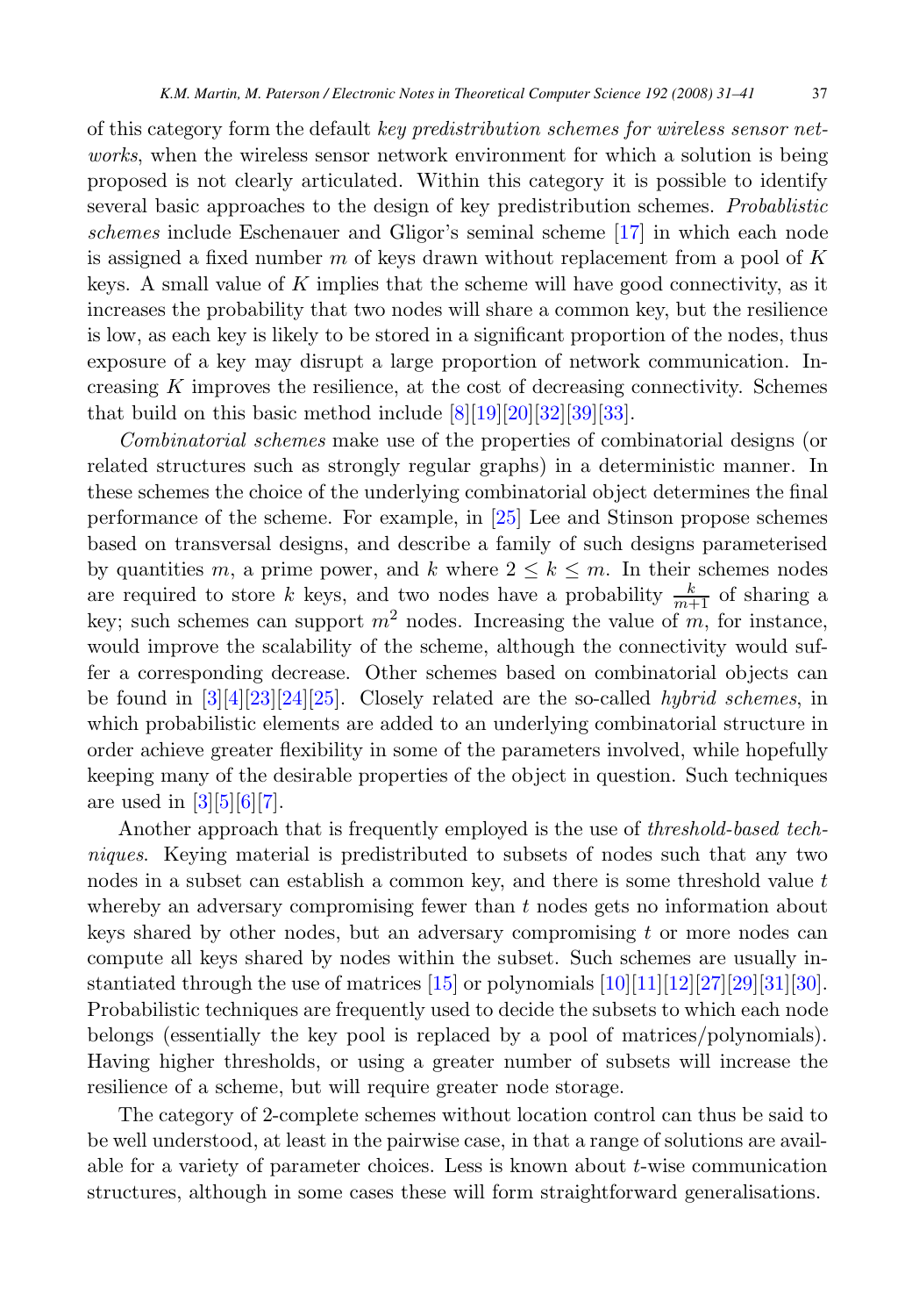### 4.2 Locally 2-complete schemes

In [\[28\]](#page-9-0) Liu and Ning describe a Closest-Pairwise scheme for a locally 2-complete communication structure. In this scheme each node is preloaded with distinct pairwise keys shared with the  $c$  nodes that are expected to be closest to it after deployment. The fact that keys are only ever shared between two users implies, however, that the number of local nodes with which a given node can communicate securely is limited directly by the number of keys it can store.

### 4.3 Regionally 2-complete schemes

The regionally 2-complete schemes appearing in the literature are extensions of either probabilistic schemes  $(14|21|9|18)$  or threshold-based schemes  $([10][11][12][38])$  $([10][11][12][38])$  $([10][11][12][38])$  $([10][11][12][38])$ . In the probabilistic case, separate key pools are used for distinct (although possibly overlapping) regions, and nodes are assigned keys from the pools of each region in which they are contained. Similarly, in the threshold case there is a particular matrix/polynomial associated with each region, and nodes receive keying material corresponding to the regions in which they lie. These schemes differ predominantly in their choice of regions; for instance, in  $[10,11,12]$  the regions are based on the cells of a hexagonal grid, whereas in [\[38\]](#page-10-0) they are based on a triangular grid and in the polynomial-based scheme of [\[28\]](#page-9-0) a square grid is employed.

### 4.4 Hierarchical schemes

The scheme of Traynor et al. [\[35\]](#page-10-0) can be regarded as a hierarchical version of the probabilistic schemes discussed above. In this case the nodes store varying numbers of keys from the key pool according to their level in the hierarchy.

### 4.5 Future directions

The above classification of the schemes appearing in the literature suggests four areas for further work that emerge from this review:

- (i) In many applications there is a degree of control over sensor location. Knowledge of the network topology and location of sensors is likely to be exploitable in the design of key establishment schemes that are more efficient than those defined for the default scenario. Relatively little research has been done on such schemes. In the case of schemes with partial control over sensor location, attention has focused mainly on providing regionally 2-complete solutions, in the cases where nodes are distributed uniformly [\[18,10,11,12,](#page-9-0)[38\]](#page-10-0) or the node location is based around a square grid [\[15\]](#page-9-0). This leaves open the problem of finding efficient solutions for other network topologies.
- (ii) The majority of applications have no apparent need for a pairwise ideal communication structure. A significant number of applications involved a mobile sink communicating with individual sensors. When there is no control of sensor location then designing schemes for pairwise ideal communication structures seems the only option. However, since applications of this type only really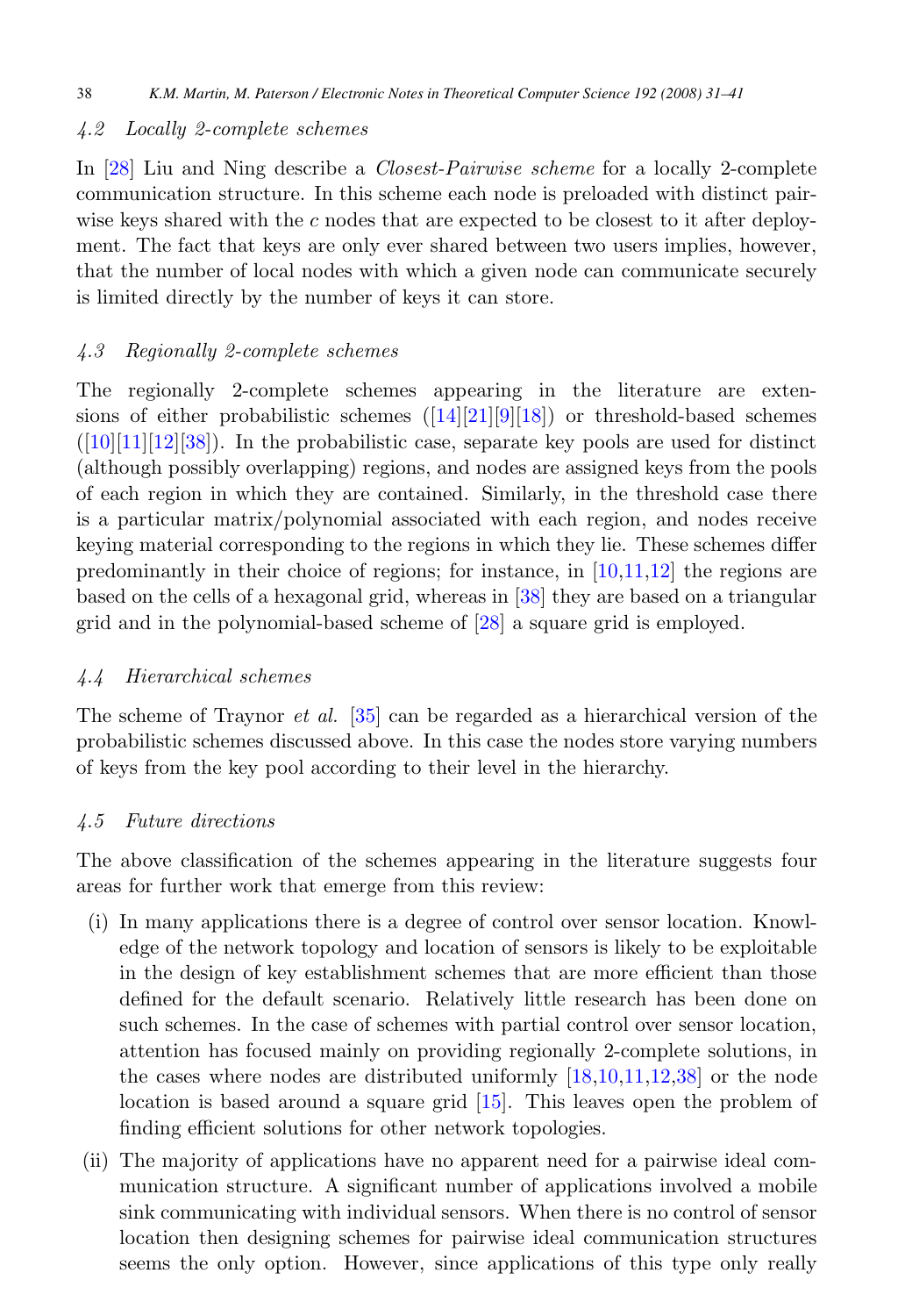<span id="page-8-0"></span>need local communication between sensors in order to securely relay information, partial control over sensor location should lead to more efficient schemes. There is thus considerable scope for the design of new locally complete schemes.

- (iii) Most of the literature dealing with key management in heterogeneous sensor networks relies on the presence of a base station that can communicate directly with sensors  $e.g.$  [\[36,](#page-10-0)[22\]](#page-9-0). It would be interesting, however, to see more solutions in the case of a network that has sensors of differing capabilities without access to a base station, as in [\[35\]](#page-10-0). In particular there is a lack of solutions in the case of a hierarchical networks with partial knowledge of sensor location.
- (iv) Most schemes in the literature propose solutions for static sensor deployment. Intriguingly a significant number of the applications of deployed schemes in [\[34\]](#page-10-0) involve mobile sensors, for which few dedicated schemes have been designed.

## **5 Conclusion**

There is no single, precise, definition of a wireless sensor network. As a result this term is applied to a wide family of networking environments that support a range of applications. This ambiguity has important implications for the design of key establishment schemes.

We have proposed a simple framework that can be used to define and compare key establishment schemes for wireless sensor networks. In particular this framework is designed to isolate the important categories that make a key establishment scheme suitable for a particular type of sensor network. Our consideration of existing schemes with respect to this framework suggests that much of the current research has a focus that does not necessarily match application requirements. In particular, the default scenario of static, homogeneous sensors whose deployment location is completely uncontrolled does not apply as widely as suggested. As a result we have identified the need for further investigation of key establishment schemes under slightly different assumptions.

### **References**

- [1] Ross Anderson, Haowen Chan, and Adrian Perrig. Key infection: Smart trust for smart dust. In ICNP '04: Proceedings of the Network Protocols, 12th IEEE International Conference on (ICNP'04), pages 206–215, Washington, DC, USA, 2004. IEEE Computer Society.
- [2] Sevit A. Camtepe and Bülent Yener. Key distribution mechanisms for wireless sensor networks: a survey. Technical Report TR-05-07, Rensselaer Polytechnic Institute, March 2005.
- [3] Seyit Ahmet Camtepe and Bülent Yener. Combinatorial design of key distribution mechanisms for wireless sensor networks. In *ESORICS*, pages 293–308, 2004.
- [4] Seyit Ahmet Camtepe, Bülent Yener, and Moti Yung. Expander graph based key distribution mechanisms in wireless sensor networks. In *ICC '06, IEEE International Conference* onCommunications, volume 5, pages 2262–2267, 2006.
- [5] Dibyendu Chakrabarti, Subhamoy Maitra, and Bimal Roy. Clique size in sensor networks with key pre-distribution based on transversal design. In IWDC, pages 329–337, 2005.
- [6] Dibyendu Chakrabarti, Subhamoy Maitra, and Bimal K. Roy. A hybrid design of key pre-distribution scheme for wireless sensor networks. In ICISS, pages 228–238, 2005.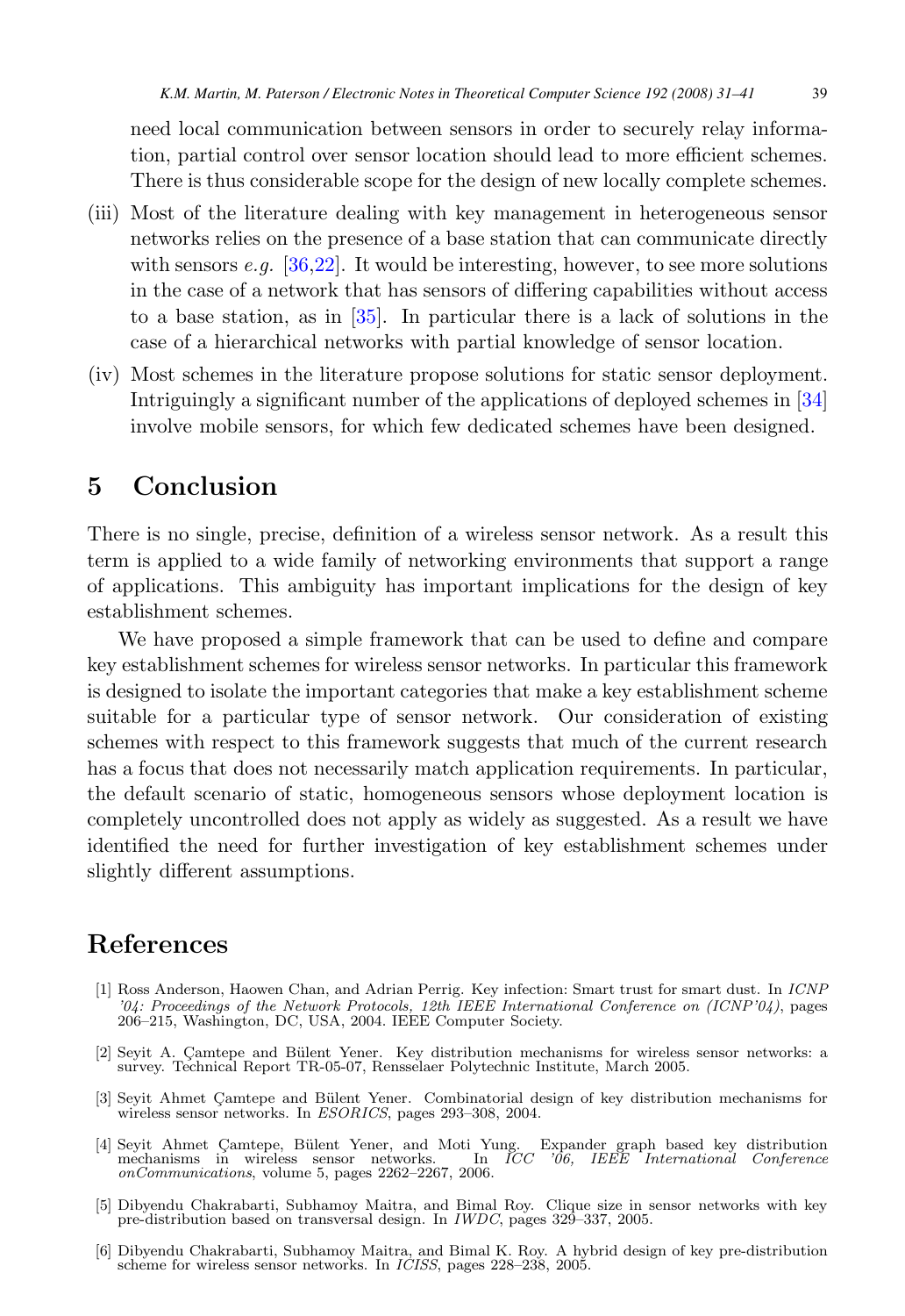- <span id="page-9-0"></span>40 *K.M. Martin, M. Paterson / Electronic Notes in Theoretical Computer Science 192 (2008) 31–41*
- [7] Dibyendu Chakrabarti, Subhamoy Maitra, and Bimal K. Roy. A key pre-distribution scheme for wireless sensor networks: Merging blocks in combinatorial design. In ISC, pages 89–103, 2005.
- [8] Haowen Chan, Adrian Perrig, and Dawn Song. Random key predistribution schemes for sensor networks. In SP '03: Proceedings of the 2003 IEEE Symposium on Security and Privacy, page 197, Washington, DC, USA, 2003. IEEE Computer Society.
- [9] Siu-Ping Chan, Radha Poovendran, and Ming-Ting Sun. A key management scheme in distributed sensor networks using attack probabilities. In *IEEE GLOBECOM '05*, volume 2, 2005.
- [10] Farshid Delgosha and Faramarz Fekri. Key pre-distribution in wireless sensor networks using multivariate polynomials. In IEEE Commun. Soc. Conf. Sensor and Ad Hoc Commun. and Networks  $- SECON05, 2005.$
- [11] Farshid Delgosha and Faramarz Fekri. Multivariate key-establishment schemes for wireless sensor networks. submitted to IEEE Trans. Mobile Comput., 2005.
- [12] Farshid Delgosha and Faramarz Fekri. Threshold key-establishment in distributed sensor networks using a multivariate scheme. In Infocom 2006, 2006.
- [13] Jing Deng, Carl Hartung, Richard Han, and Shivakant Mishra. A practical study of transitory master key establishment forwireless sensor networks. securecomm, 0:289–302, 2005.
- [14] Wenliang Du, Jing Deng, Yunghsiang S. Han, Shigang Chen, and Pramod K. Varshney. A key management scheme for wireless sensor networks using deployment knowledge. In INFOCOM, 2004.
- [15] Wenliang Du, Jing Deng, Yunghsiang S. Han, and Pramod K. Varshney. A pairwise key pre-distribution scheme for wireless sensor networks. In *CCS '03: Proceedings of the 10th ACM conference on Computer and communication*
- [16] B. Dutertre, S. Cheung, and J. Levy. Lightweight key management in wireless sensor networks by leveraging initial trust. Technical Report SRI-SDL-04-02, System Design Laboratory, April 2004.
- [17] Laurent Eschenauer and Virgil D. Gligor. A key-management scheme for distributed sensor networks. In CCS '02: Proceedings of the 9th  $\widetilde{AM}$  conference on Computer and communications security, pages 41–47, New York, NY, USA, 2002. ACM Press.
- [18] Dijiang Huang, Manish Mehta, Deep Medhi, and Lein Harn. Location-aware key management scheme for wireless sensor networks. In *SASN '04: Proceedings of the 2nd ACM workshop on Security of ad* hoc and sensor networks,
- [19] David Hwang, Bo-Cheng Lai, and Ingrid Verbauwhede. Energy-memory-security tradeoffs in distributed sensor networks. In *ADHOC-NOW*, pages 70–81, 2004.
- [20] Joengmin Hwang and Yongdae Kim. Revisiting random key pre-distribution schemes for wireless sensor networks. In SASN, pages 43-52, 2004.
- [21] Takashi Ito, Hidenori Ohta, Nori Matsuda, and Takeshi Yoneda. A key pre-distribution scheme for secure sensor networks using probability density function of node deployment. In SASN '05: Proceedings of the 3rd ACM workshop on Security of ad hoc and sensor networks, pages 69–75, New York,  $N\tilde{Y}$ , USA, 2005. ACM Press.
- [22] Yee Wei Law, Ricardo Corin, Sandro Etalle, and Pieter H. Hartel. A formally verified decentralized key management architecture for wireless sensor networks. In PWC, pages 27–39, 2003.
- [23] J. Lee and D. Stinson. A combinatorial approach to key predistribution for distributed sensor networks. IEEE Wireless Communications and Networking Conference, CD-ROM, 2005, paper PHY53-06, 6 pp, 2005.
- [24] Jooyoung Lee and Douglas R. Stinson. Deterministic key predistribution schemes for distributed sensor networks. In Selected Areas in Cryptography, pages 294-307, 2004.
- [25] Jooyoung Lee and Douglas R. Stinson. On the construction of practical key predistribution schemes for distributed sensor networks using combinatorial designs. Technical Report CACR 2005-05, Centre for Applied Cryptographic Research, University of Waterloo, November 2005.
- [26] Donggang Liu and Peng Ning. Efficient distribution of key chain commitments for broadcast authentication in distributed sensor networks. In NDSS, 2003.
- [27] Donggang Liu and Peng Ning. Establishing pairwise keys in distributed sensor networks. In CCS '03: Proceedings of the 10th ACM conference on Computer and communications security, pages 52–61, New York, NY, USA, 2003. ACM Press.
- [28] Donggang Liu and Peng Ning. Location-based pairwise key establishments for static sensor networks. In SASN, pages 72–82, 2003.
- [29] Donggang Liu, Peng Ning, and Rongfang Li. Establishing pairwise keys in distributed sensor networks. ACM Trans. Inf. Syst. Secur., 8(1):41–77, 2005.